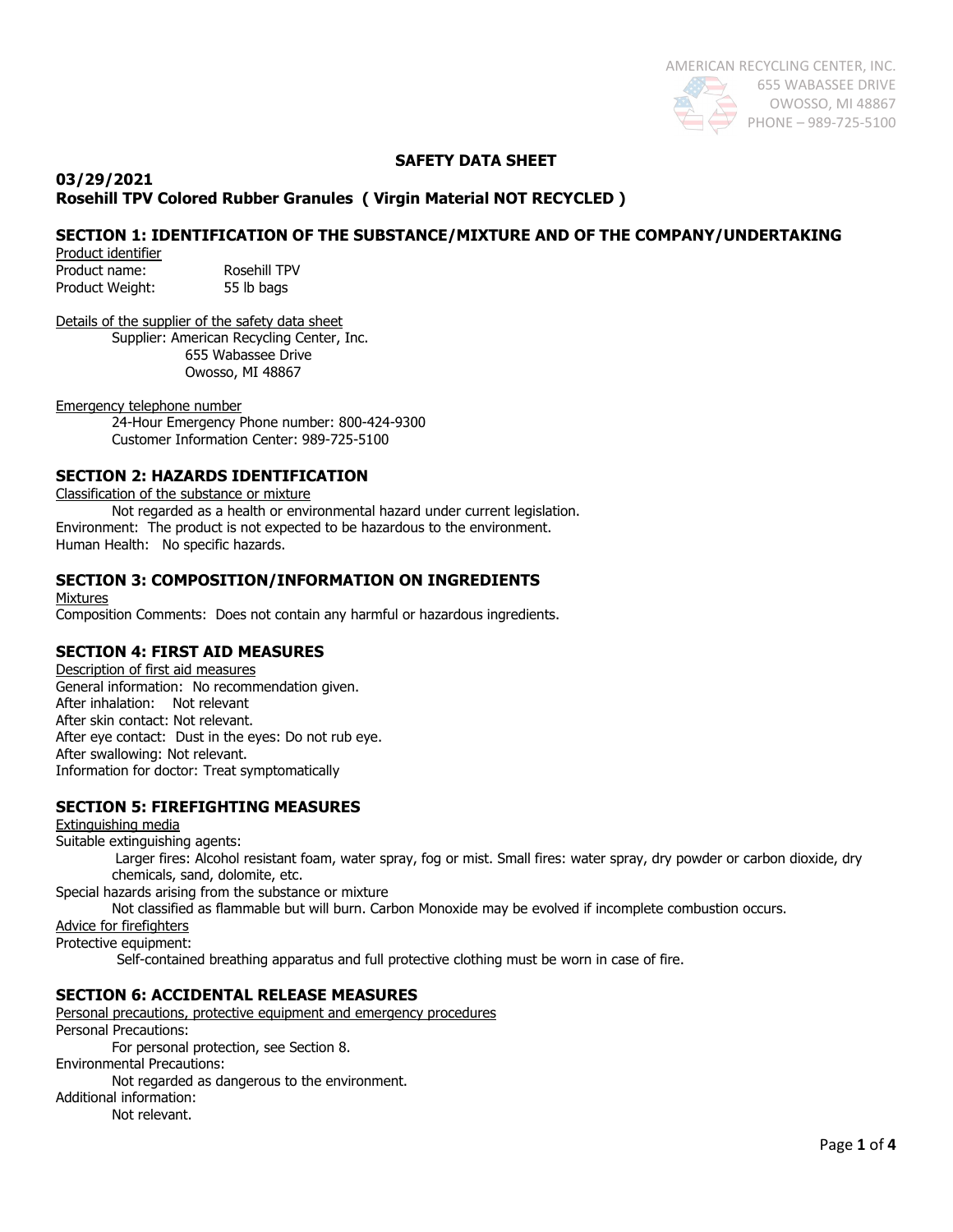AMERICAN RECYCLING CENTER, INC. 655 WABASSEE DRIVE OWOSSO, MI 48867 PHONE – 989-725-5100

## **SECTION 7: HANDLING AND STORAGE**

Usage Precautions: No specific usage precautions noted. Usage Description: No special requirements. Storage Precautions: Store in closed original container in a dry place.

# **SECTION 8: EXPOSURE CONTROLS/PERSONAL PROTECTION**

Exposure Limits None established Personal Protection Protective Equipment:



Engineering Measures Not relevant. Respiratory Equipment Not relevant. Hand Protection For prolonged or repeated skin contact use suitable protective gloves. Eye Protection Eye protection may be necessary depending on use. Other Protection:

Not relevant.

## **SECTION 9: PHYSICAL AND CHEMICAL PROPERTIES**

**Appearance** 

| <b>Physical State</b>                  | Granular                      |  |  |
|----------------------------------------|-------------------------------|--|--|
| Color                                  | Various colors                |  |  |
| Odor                                   | Odorless                      |  |  |
| Solubility in water Insoluble in water |                               |  |  |
| (by weight)                            |                               |  |  |
| <b>Relative Density</b>                | 0.20                          |  |  |
| <b>Bulk Density</b>                    | $1.55$ kg/l                   |  |  |
| <b>Viscosity</b>                       | Solid 25                      |  |  |
| <b>Flash Point</b>                     | >200 Celsius (392 Fahrenheit) |  |  |
|                                        |                               |  |  |

Particle Size (Micron) 500-5000

# **SECTION 10: STABILITY AND REACTIVITY**

**Stability** Stable under normal temperature conditions and recommended use. Chemical stability: Stable under recommended storage conditions. See Storage, Section 7. Conditions to Avoid: None known. Hazardous Polymerization: Not relevant Materials to Avoid: No incompatible groups noted.

# **SECTION 11: TOXICOLOGICAL INFORMATION**

Skin Contact:

No specific health warnings noted. Eye Contact: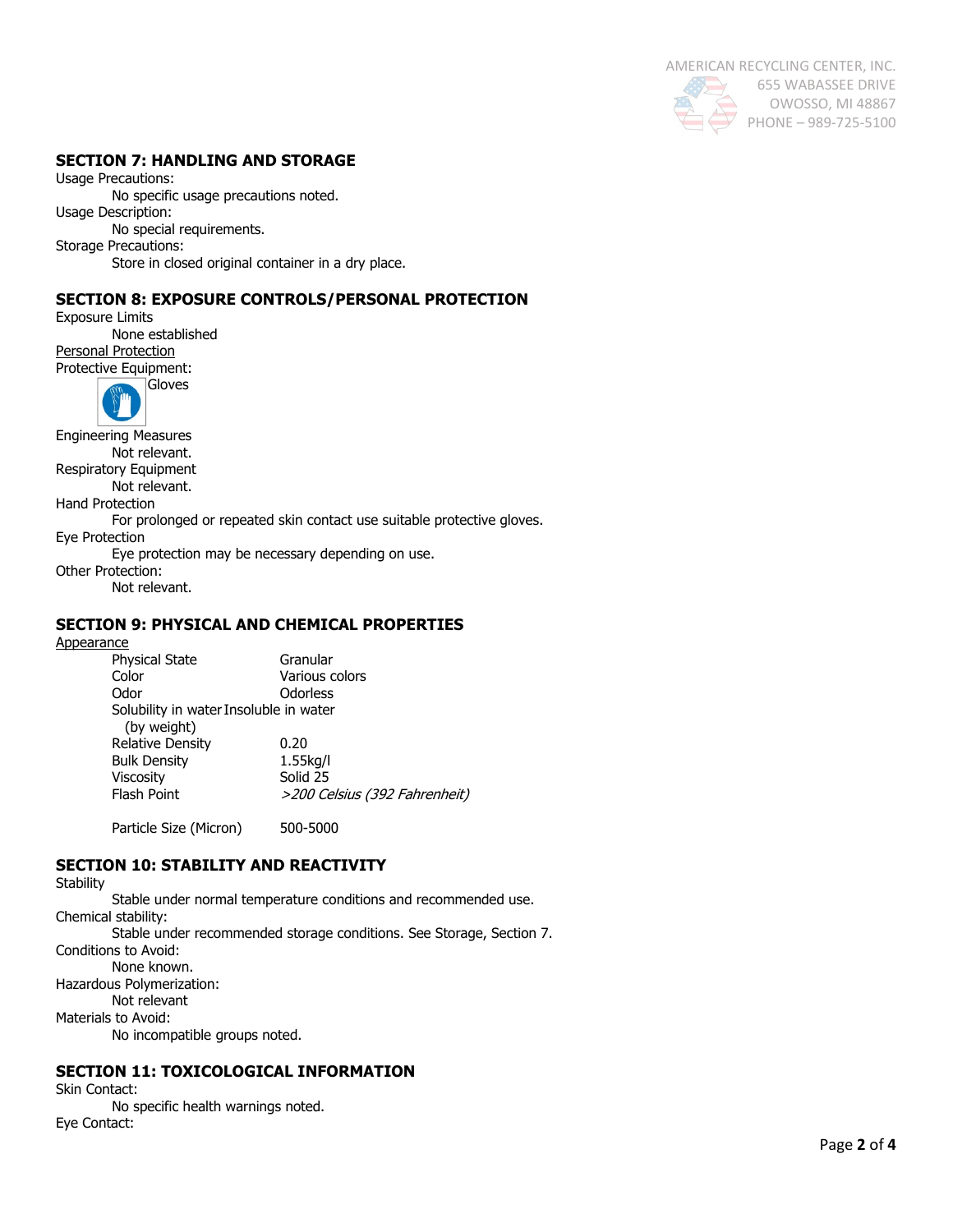

No specific health warnings noted.

Health Warnings

No specific health warnings noted.

# **SECTION 12: ECOLOGICAL INFORMATION**

**Toxicity** 

Not regarded as dangerous for the environment.

**Mobility** 

Not relevant, due to the form of the product.

Bioaccumulation The product is not bio accumulating.

**Degradability** 

The product is not readily biodegradable.

Fish Acute & Prolonged Toxicity

Not considered toxic to fish.

# **SECTION 13: DISPOSAL CONSIDERATIONS**

Disposal Methods

Incinerate in suitable combustion chamber, or dispose of on site landfill area.

#### **SECTION 14: TRANSPORT INFORMATION**

General:

The product is not covered by international regulation on the transport of dangerous goods (IMDG, IATA, ADR/RID). No transport warning sign required.

Road Transport Notes: Not classified Rail Transport Notes: Not classified Sea Transport Notes: Not classified Air Transport Notes: Not classified

## **SECTION 15: REGULATORY INFORMATION**

| Risk Phrases   | NC. | Not Classified |
|----------------|-----|----------------|
| Safety Phrases | NC. | Not Classified |

## **SECTION 16: OTHER INFORMATION**

#### **California Prop. 65 This product does not contain any chemicals known to State of California to cause cancer, birth defects, or any other reproductive harm.**

This information is based on our present knowledge. However, this shall not constitute a guarantee for any Specific product features and shall not establish a legally valid contractual relationship.

American Recycling Center urges each customer or recipient of this SDS to study it carefully and consult appropriate expertise, as necessary or appropriate, to become aware of and understand the data contained in this SDS and any hazards associated with the product. The information herein is provided in good faith and believed to be accurate as of the effective date of the SDS. However, no warranty, expressed or implied, is given. Regulatory requirements are subject to change and may differ between various locations. It is the buyer's/user's responsibility to ensure that its activities comply with all applicable federal, state, provincial and local laws. The information presented here pertains only to the product as shipped. Since conditions for use of the product are not under the control of American Recycling Center, it is the buyer's/user's duty to determine the conditions necessary for the safe use of this product.